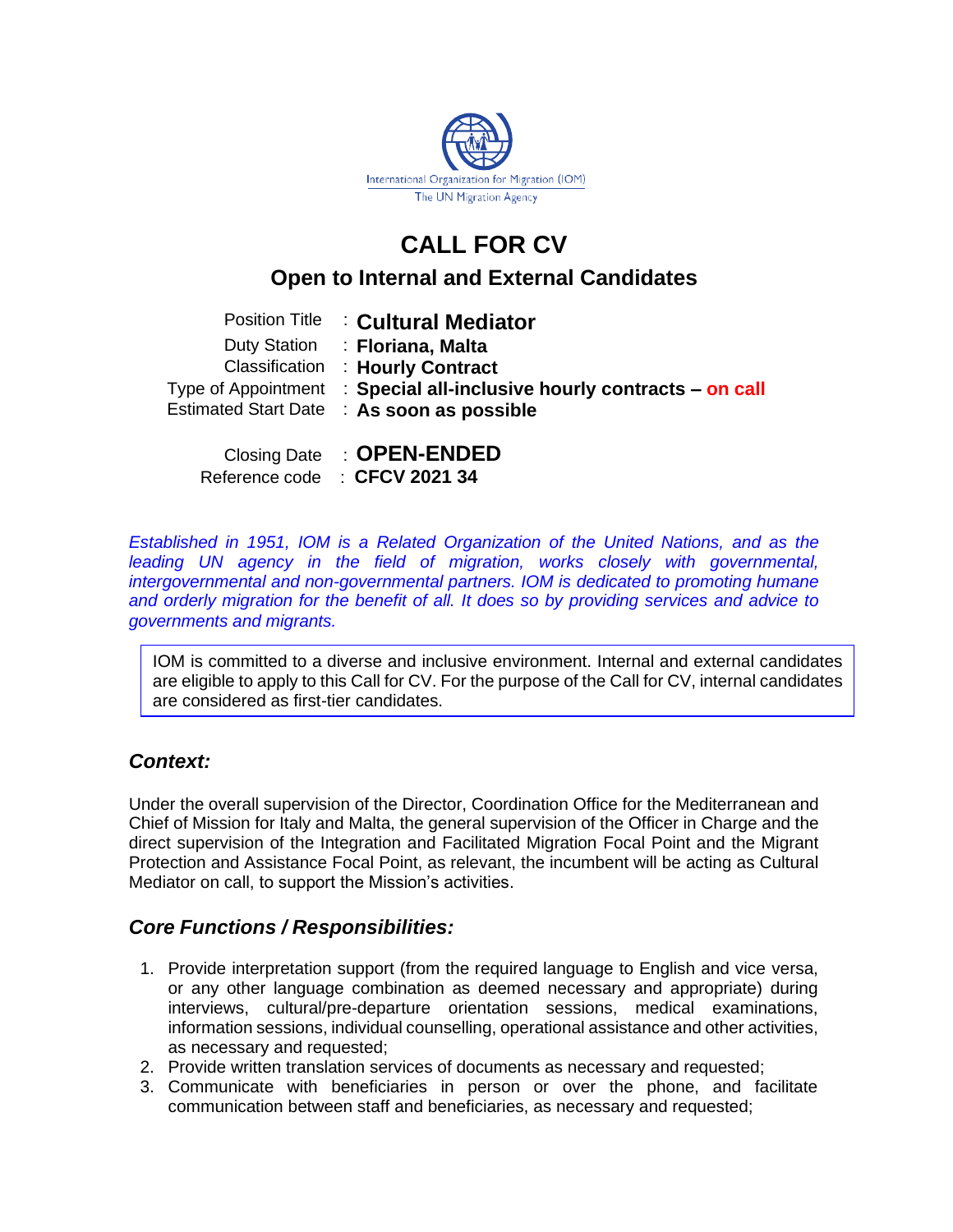- 4. Provide interpretation and translation services accurately and without editorial comments, maintaining absolute confidentiality and neutrality;
- 5. Provide cultural mediation and/or independently support the delivery of such activities, as necessary and requested;
- 6. Escort beneficiaries on air and ground transportation during movements, if required;
- 7. Undertake duty travel, if required;
- 8. Perform other duties as s/he might be assigned.

## *Required Qualifications and Experience:*

#### **Education**

- Secondary school level of education.
- Certifications for completed cultural mediator or interpreter trainings would be considered an asset.
- Computer skills, specifically hands-on experience in usage of MS Office, would be considered an asset.

#### **Experience**

- Excellent Communication skills in English and the required language, or any other language combination as deemed necessary and appropriate.
- Professional experience with international organizations or non-governmental organizations, or governmental entities, working in the field of migration or with vulnerable populations would be considered an asset.

#### **Languages**

- Fluency in English and mother tongue in at least one of the following languages: French, Arabic, Bengali, Somali, Tigrinya, Hindi, Urdu, Nigerian Pidgin, Ghanaian Pidgin, Mandinka, Wolof, Hausa, Twi, Tamil, Punjab, Malayalam, Bambara, Amharic, Oromo.
- Knowledge of Maltese is considered an advantage.

## *Required Competencies:*

#### **Values**

- Inclusion and respect for diversity: respects and promotes individual and cultural differences; encourages diversity and inclusion wherever possible.
- Integrity and transparency: maintains high ethical standards and acts in a manner consistent with organizational principles/rules and standards of conduct.
- Professionalism: demonstrates ability to work in a composed, competent and committed manner and exercises careful judgment in meeting day-to-day challenges.